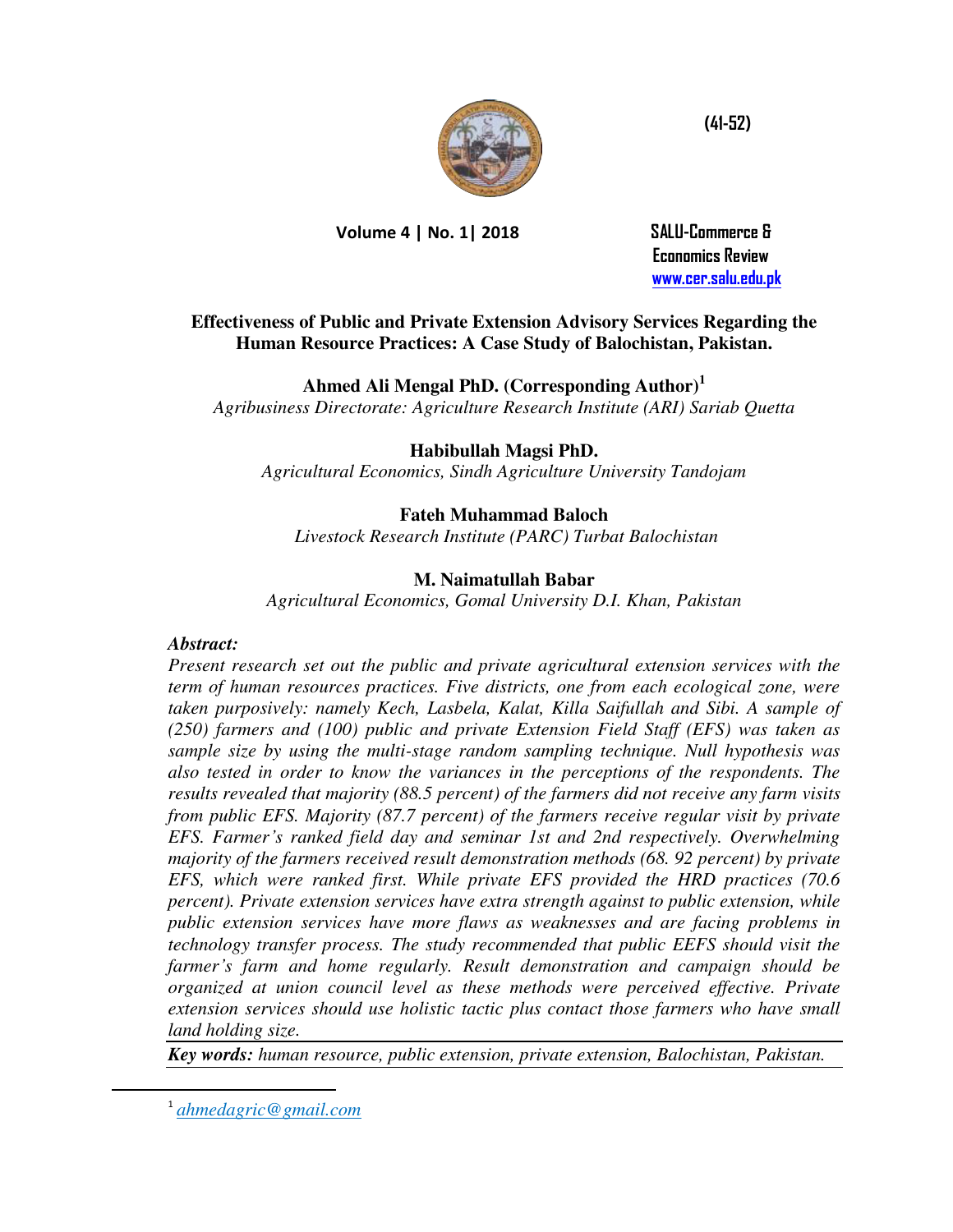## **1. Introduction**

Agricultural extension is an effective vehicle to disseminate technical information of new crop technologies in order to raise the living standard and socio-economic circumstances of the rural masses that diminish the occurrence of poverty. The purpose of agricultural extension services is to serve as a vehicle for fostering change in agricultural and rural development in delivering useful information to farmers and enhancing mandatory knowledge and skill (Shafique, 2008).

The focus of agricultural extension work is to increase agricultural production and spread the benefits of improved farming techniques more widely (Picciotto and Anderson, 1997). According to Nagel (1997), in many developing countries the transfer of technology model has been prevalent practice for developing and spreading innovations. Chambers (1993) defines the transfer of technology model as the basic paradigm of agricultural research and extension with priorities as decided by scientists and funding agencies, and new technologies are developed on research stations and in laboratories and then handed over to extension agencies to be transferred to farmers. Proper technology transfer and adoption thereby can reduce the yield gaps (Jalvi, 1996; Khan, 1997; Hanif *et al.,* 2004).

There is growing curiosity rising in developing countries to re-orient agricultural extension system (Rogar, 2004). In global context, the agricultural services are facing new challenges regarding heavy demand for food; declining cultivated area and fiscal constraints in the public sector. International organizations and donor agencies have suggested the Governments of developing countries to reform and modify their existing public sector structures with purpose-specific and need-specific approach (Umali and Schwartz, 1994; Rivera, 2001). Due to ineffective performance of public extension system, the paradigm shifts towards privatization throughout the world (Marsh and Pannel, 1997; Saravanan & Gowda, 2001; Rivera, 2004; Kumar & Reddy, 2006; Ajieh, *et al*., 2008; Ali, 2009). A private agricultural extension service seems to be need-oriented and quality service provider (Bos, 1991). Mostly the public extension systems are undergoing rapid changes. The shifting of public agricultural extension ambiance reflects an all-inclusive tendency towards privatization (Johnson *et al.,* 1989; Rivera & Gustafson, 1991; Dancey, 1993).

In global prospect, public agricultural extension services are facing new challenges of financial crisis (Pray and Umali-Deninger, 1998; Pardey & Beintema, 2001; World Bank, 2004). The decentralization, privatization and demand-driven approaches are being promoted. In this regard, the existing agriculture extension systems need to be redesigned in order to accelerate theme of horizontal and vertical expansion in public sector services, which are responsive to farmer's needs.

In Pakistan, numbers of public extension approaches and models have been tried and discarded based on the traditional linear approach. Mostly multi-sectoral extension programs were focused the rural and community development. The Village Agriculture Industrial Development Program (V-AID) was first formal attempt for the rural development in Pakistan, and designed to solve rural problems through the mobilization of the Government resources with involvement of the rural community (Mallah, 1993). The Integrated Rural Development Program (IRDP), People's Works Program (PWP), Inputs at Farmers' Door steps Approach, Training and Visit system (T&V) and Farmer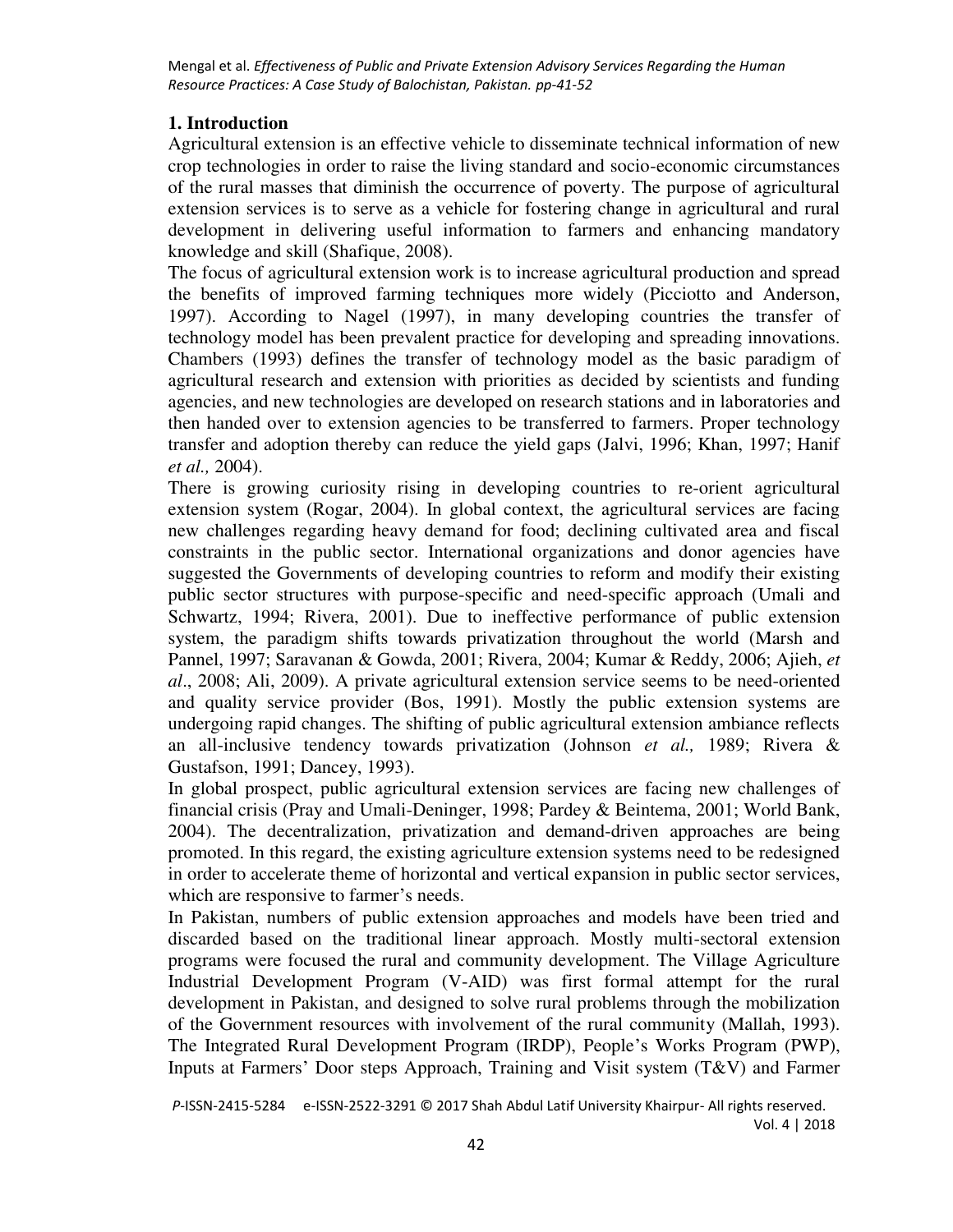Field School (FFS) were major agricultural extension and community development programs introduced in Pakistan (Davidson *et al.,* 2001; Saima *et al.,* 2005; Abbas *et al.,* 2009). Largely the goals of entire multi-sectoral programs were the enrichment of material and social welfare of rural masses (Mallah, 1993; World Bank, 2003). Nearly all were doomed owing to bureaucratic snag, insufficient support services and fragile institutional relationships (Röling, & De Jong, 1998; Davidson *et al.,* 2001; Williamson, 2002; World Bank, 2003; Lodhi*et al.,* 2006; Shafique, 2008; Abbas *et al.,* 2009; Haq, 2009). To address these issues, the international organizations and agencies have counseled to Government of Pakistan for major structural changes and yardstick institutional reforms in existing agricultural extension setup in order to facilitate and strengthen the agricultural extension services appropriate and efficient means (Rivera, 2001; Khan, 2006; Ali, 2009).

Government of Pakistan is looking for a suitable alternative extension system, which is responsive to grower's needs and is cost-effective, sustainable, and environmentally safe (Davidson *et al.,* 2001). The public sector has also replaced the existing supply-oriented delivery structure with demand-oriented system in order to ensure the dynamic participation of local communities in to the decision making process. It also propagates new technologies among the farming communities through the most effective manner in order to promote the participatory approach. It is therefore dire need of the time that agriculture extension services are designed in new prototype with the light of rural socioeconomic characteristics of growers, accessible qualified and skilled human resources (Khushk & Memon, 2004; Khan, 2006; Mengal *et al.,* 2014).

#### **2. Problem statement**

Review indicated that the provincial agricultural research system having of lack adequate trained personnel and financial resources (GoB & IUCN, 2000). On the other hand, Agriculture Extension Wing (EFS) did not carry out to performed agricultural extension activities due to lack of operational funds and poor capacity building of extension staff (Mengal *et al.,* 2012; Mengal *et al.,* 2015). The extension agents mostly have a large area of jurisdiction and focus on a small number of large substantial farmers, consequently overlooking the needs of small and medium-sized farmers. In this regard, the HRD practices did not disseminate on proper ways (Ahmad, 2007; Mulyanto and Magsi, 2014.).

#### **3. Objectives**

- i- To study the public and private agricultural extension services regarding; Farm visits; Extension teaching methods; Human resource practices.
- ii- To develop recommendations for the future strategy for both productive sectors.

#### **4. Hypothesis**

The following null hypothesis was tested in this research:

HO1 There is no significant difference in the perception of farmers regarding human resource practices as used by public and private extension field staff.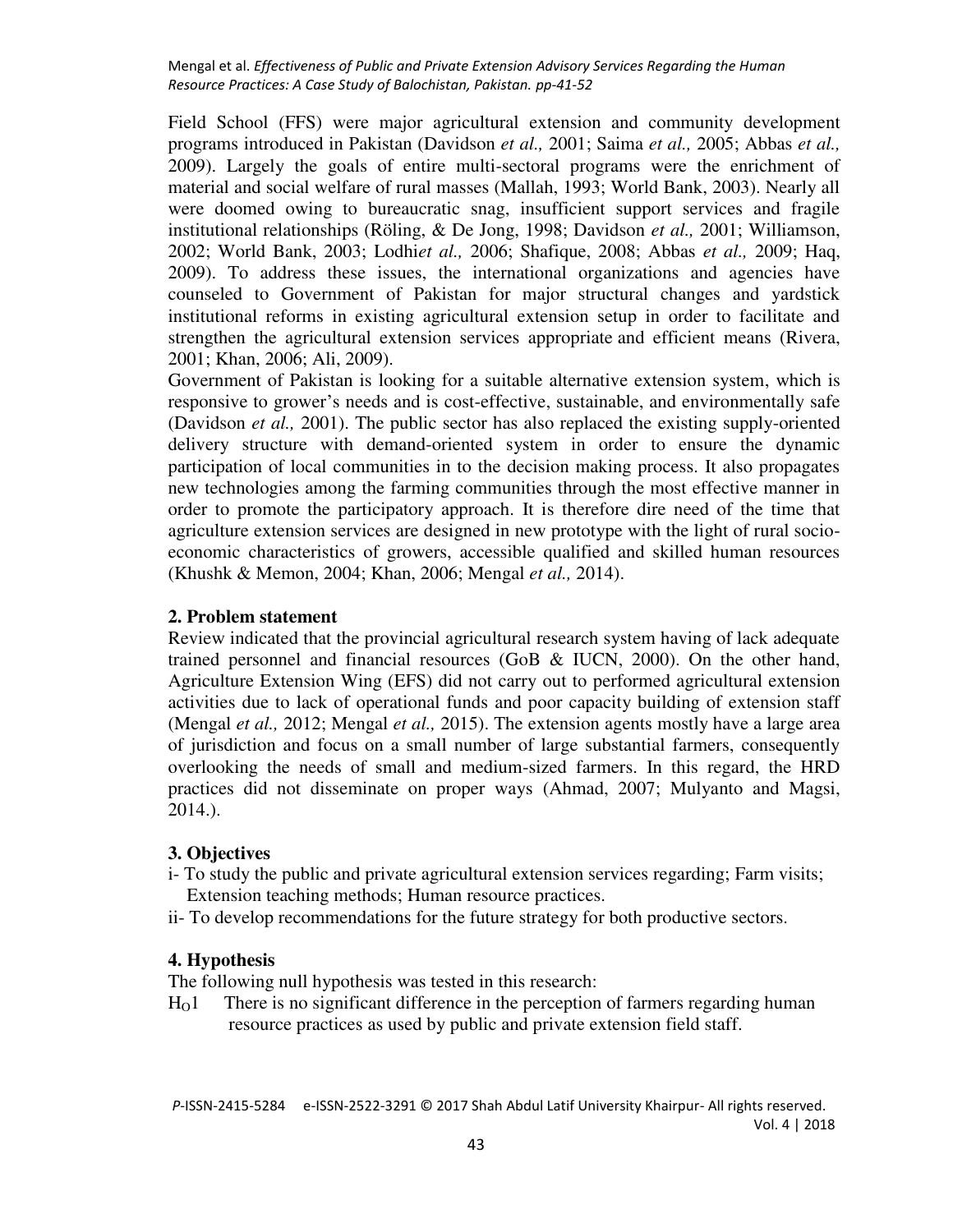#### **5. Methodology**

Research design is the comprehensive plan of an investigation about detailed procedure (Ray & Sagar, 1999). Descriptive research survey was used in present investigation, because of descriptive survey gain a better understanding of different aspects (Trochim, 2000; Jonassen, 2001). The target population for present study was consisted of farmers and both public/ private extension field staff of the five purposively selected districts of Balochistan province namely Kech, Lasbela, Kalat, Killa Saifullah and Sibi of Balochistan province. A sample of (250) farmers and (100) EFS were selected by using the multi-stage random sampling technique. A 1-5 Likert type scale was used to measure the responses on the individual statement (Trochim & William, 2006). Detailed questionnaire was developed keeping in view the objectives of the study. The data collected by the researcher was tabulated and analyzed by applying quantitative approaches and standard statistical techniques. SPSS (PC) program was used to analysis the data (Boone *et al*., 2002; Davis *et al*., 2004). Analysis of data was carried out by using weighted score means score, standard deviation and rank orders (Eck and Torres, 1996). The rank order, mean efficient score, standard deviation (SD) was calculated to know the perception of farmers and extension field staff of both sectors. In this connection, the rank orders were assigned to all the categories based on the mean scores. (Lodhi, 2003) used the category with highest mean scores as the first and lowest mean scores as the last rank the same procedure.

### **6. Results and discussions**

The data regarding frequency of visits paid by the public extension field staff as shown in figure-1.



**Figure No.1. Farmers perception regarding frequency of visits paid by public EFS (n= 250).**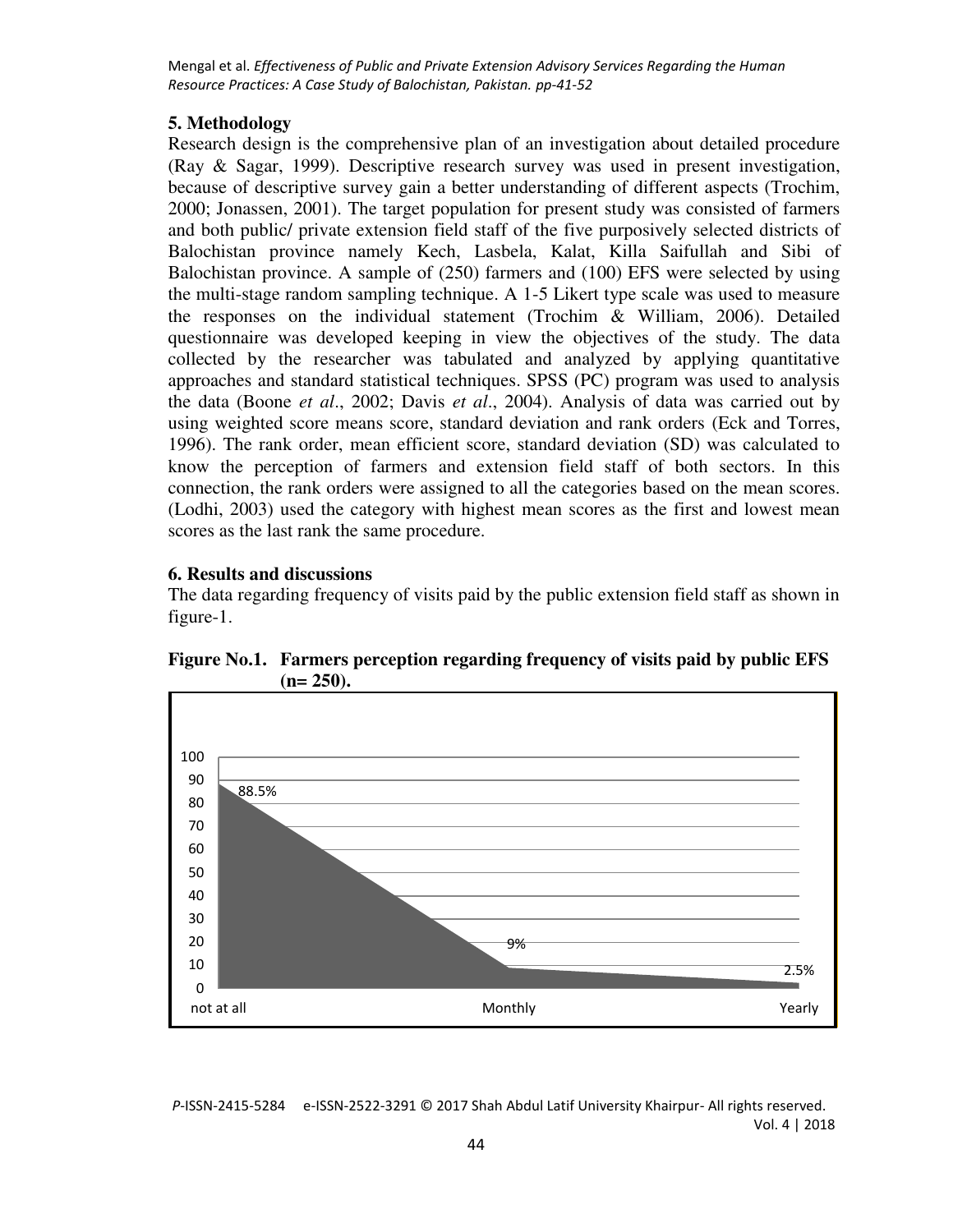The results revealed that majority (88.5 percent) of the farmers did not receive any farm visits from public EFS followed by (9 percent) of farmers were of the view that they received monthly visits. Most (2.5 percent) of farmers were of the opinion that public extension field staff did not visit to their farms either at all or yearly basis.





Private extension field staff also uses a variety of methods to contact farmers. Farmers were asked to provide their perception regarding frequency of visits paid to them by private EFS in their field. The data are presented in figure-2. Which show that most (87.7 percent) of the farmers received visit by private EFS on weekly basis. Whereas only (10- 2.3 percent) of farmers were of the view that private extension field staff visits to their farm on monthly and yearly bases respectively.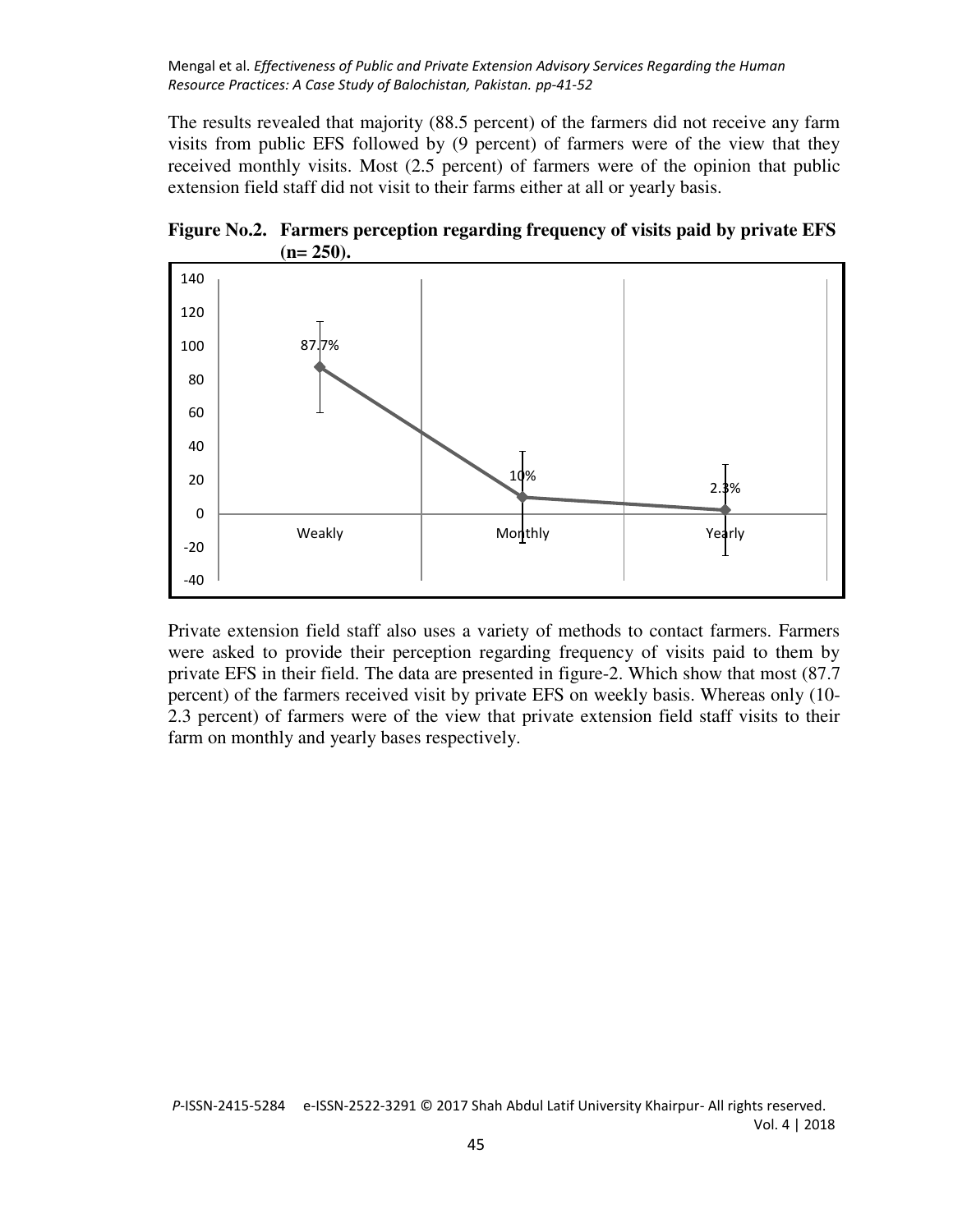| <b>Variables</b>                             | Weighted<br><b>Score</b> | <b>Ranked</b><br>Order | <b>Mean</b> | <b>SD</b> |
|----------------------------------------------|--------------------------|------------------------|-------------|-----------|
| Conduct field/farm<br>visit regularly        | 1270                     | 1st                    | 4.09        | 0.79      |
| Arranging seminar                            | 1259                     | 2nd                    | 4.07        | 0.86      |
| Conduct group<br>discussion regularly        | 1220                     | 3rd                    | 3.93        | 1.01      |
| Conduct field trips<br>regularly             | 1190                     | 4th                    | 3.83        | 1.11      |
| Literature<br>distribution                   | 1156                     | 5th                    | 3.72        | 1.19      |
| Conduct method<br>demonstration<br>regularly | 1126                     | 6th                    | 3.63        | 1.25      |
| Conduct result<br>demonstration<br>regularly | 1099                     | 7th                    | 3.54        | 1.29      |
| Arranging exhibition                         | 1041                     | 8th                    | 3.35        | 1.38      |
| Conduct campaign                             | 899                      | 9th                    | 2.90        | 1.42      |
| <b>Conduct FFS</b><br>regularly              | 820                      | 10th                   | 2.64        | 1.38      |
| Conduct home visit<br>regularly              | 700                      | 11th                   | 2.25        | 1.20      |
| Conduct farmer fair<br>(melaa)               | 629                      | 12th                   | 2.02        | 1.03      |

**Table No.1. Relative ranking of variables as perceived by farmers (n= 250).** 

Farmers were asked to give their perception about the extension teaching methods and their effectiveness as used by both public and private EFS. Table-1 depicts the responses of farmers. Based upon the mean score for each extension teaching methods, rank order was given. Field days (4.09) and seminar (4.07) were ranked first and second respectively whereas farmer fair (2.02) was at the bottom of the ranking.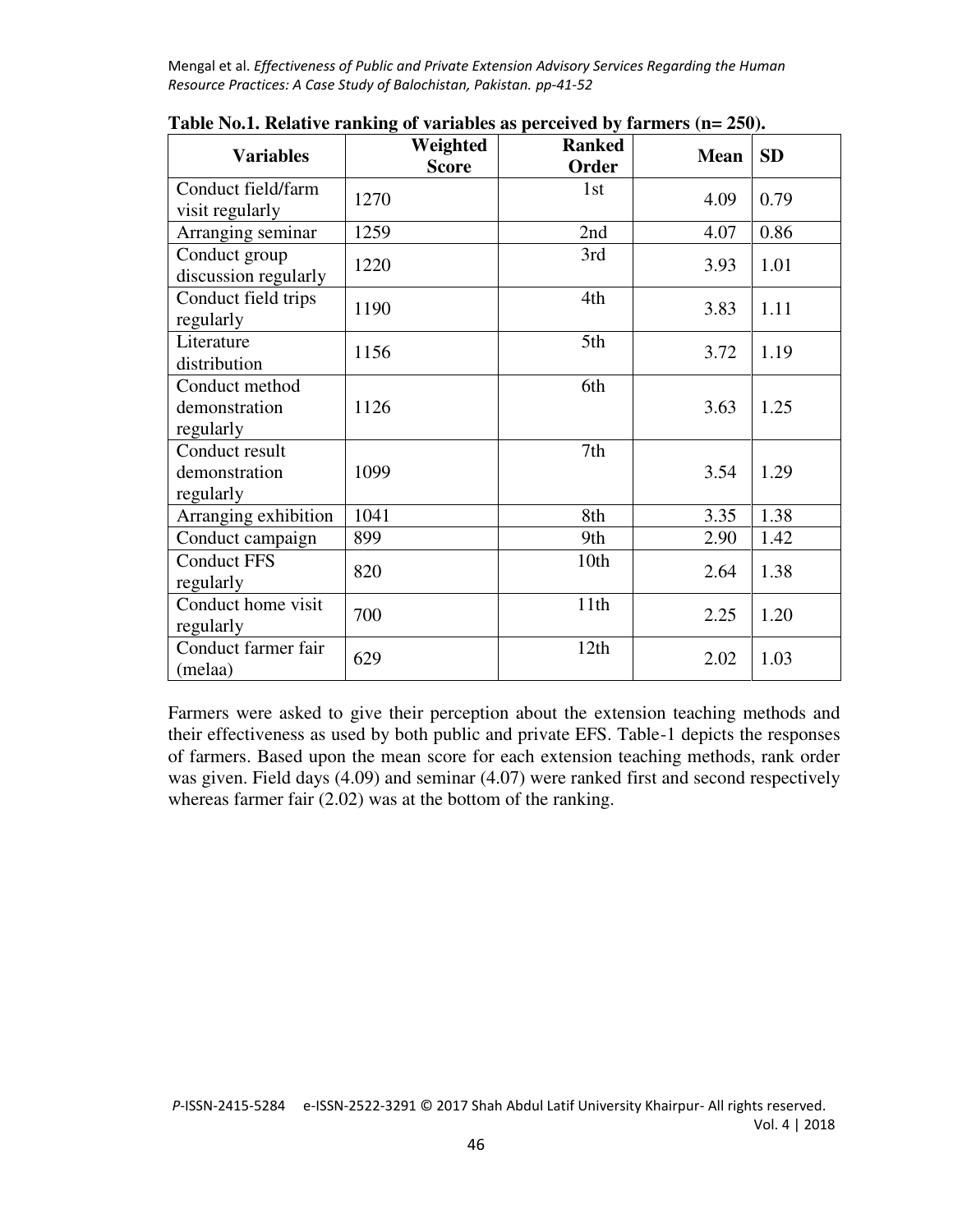



The important aspect of the study was to explore the extension teaching methods as used by private extension field staff as these methods were considered as an important aspect of technology transfer and trust building. The result in figure-3 shows that 68.92 percent of the farmers received result demonstration by private extension field staff at greater an extent. Only (31.5 percent) of the farmers received method demonstration by private extension field staff at somewhat extent.

### **Figure No.4 Farmers perception regarding diverse agricultural items as used by public and private EFS (n= 250).**

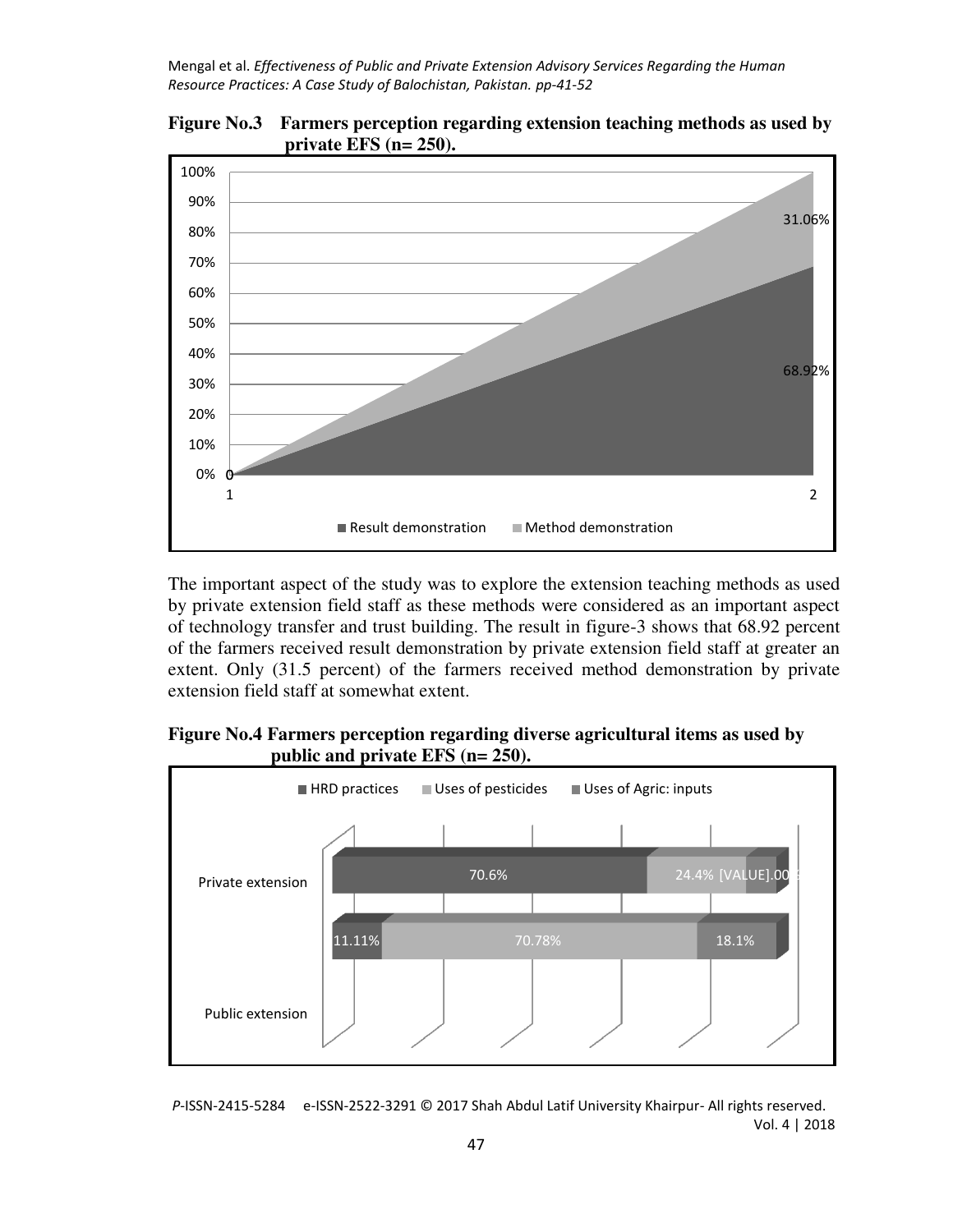Extension field staff also uses a variety of methods to contact farmers. Farmers were asked to provide their perception regarding diverse agricultural items as used by public and private EFS. The data are presented in figure-4. Which show that majority (70.06 percent) of the farmers were of the view that private extension field staff used the HRD practices at a greater extent. Whereas 24.4 percent of farmers were of the view that private extension field staff used the HRD practices to somewhat extent. On the others hand, (70.78 percent) of farmers were of the opinion, that public extension used the pesticides. Only (18.01 percent) of the farmers reported that they public extension were used the agriculture inputs.

Mostly communication gap between extension field staff and farmers was the tangible dilemma as identified. The mobile phones connect much easier and growing steadfast manner as compared to other mean of communication. Through utilizing this service, growers gain knowledge to advance their farming skills and techniques that help them improve productivity thought the information as well as getting valuable agricultural information and maximum benefits from mobile phone usage. Increasing uses of mobile services in Punjab province for extension services witness a high rate of contact (PTA, 2011). This experience can better be utilized in Balochistan since the population in Balochistan is scattered and a large area can be effectively covered.

**Figure No.5 Extension field staff perception regarding HRD practices (n= 100).**



In extension education professional human resource practices aspect of extension filed staff plays an important role to teaching farmers and disseminating technology at gross root level as shown in figure-5. Extensions working in public as well as private extension significantly highly attitude towards their clients. In this regard, a comparison was made between the perception of public and private EFS regarding competency level. Significant differences were observed 8 out of 22 categories. Farmers were gives least priority to public EFS regarding human resource practices as compared to private extension. The hypothesis that:

 $H<sub>0</sub>1$  There is no significant difference in the perception of farmers regarding human resource practices as used by public and private extension field staff.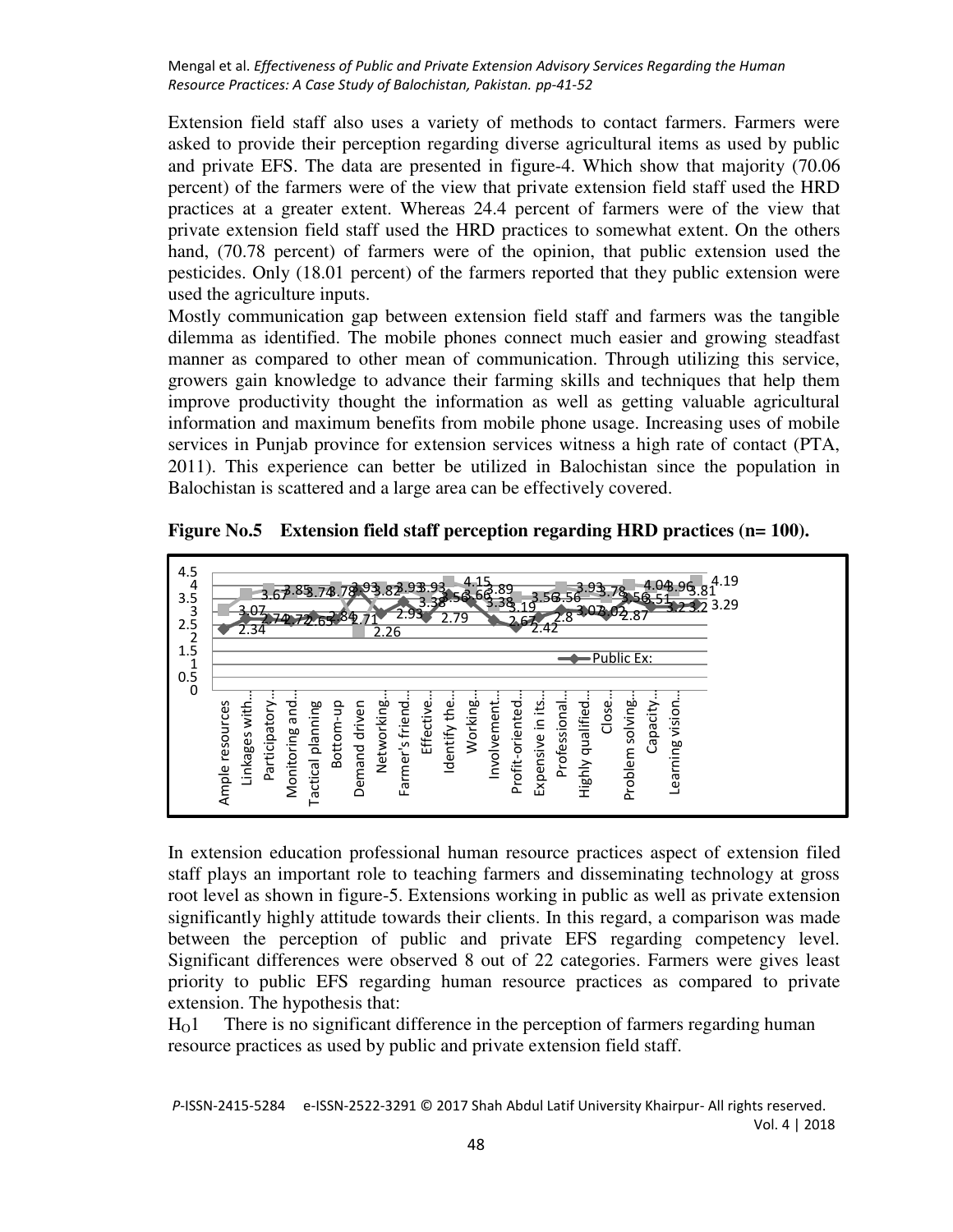Therefore, the null hypothesis 01 was rejected in favor of alternate hypothesis. Hence, it was concluded that differences existed between the perception of public and private extension field staff regarding human resource practices in agriculture extension system at 0.05 alpha level. Private extension services have more strength regarding the human resource practices as compared to public extension. However, public extension services have more weakness regarding the human resource practices as compared to private extension. Growers gave excessive preferences to private EFS against public EFS about HR practices, core competency level (knowledge, skills, & behaviors) and extension teaching methods.

#### **7. Conclusion and recommendations**

Majority (88.5 percent) of the farmers did not receive any farm visits from public EFS followed by (9 percent) of farmers were of the view that they received monthly visits. Most (87.7 percent) of the farmers received visit by private EFS on weekly basis. Field days (4.09) and seminar (4.07) were ranked first and second respectively whereas farmer fair (2.02) was at the bottom of the ranking. More than half 68.92 percent of the farmers received result demonstration by private extension field staff at greater an extent. Majority (70.06 percent) of the farmers were of the view that private extension field staff used the HRD practices at a greater extent. On the others hand, (74.78 percent) of farmers was of the opinion, public extension used the pesticides. However, significant differences were observed 8 out of 22 categories regarding HRD practices. Based on achieved results following recommendation put forward: The study recommended that public EEFS should visit the farmer's farm and home regularly. Result demonstration and campaign should be organized at union council level, as these methods were perceived effective. Private extension services should use holistic tactic and contact those farmers who have small land holdings. It was also recommended that the in-service trainings should be arranged to upsurge the working productivity and capacity building of EFS. Further, it was recommended that financial incentive of public EFS could be increased and large area of jurisdiction for EFS should be minimized.

#### **References:**

Abbas, M. T. E. Lodhi, K. Mehmood  $& S$ . Muhammad. (2009). An agricultural extension programs in Punjab, *Pak. J. Life and Soc. Sci.,*7(1): 1-10.

Ahmad, S. (2007a). Persistent drought of Balochistan and impacts on water availability and agriculture. Water for Balochistan: Policy Briefings, 3(6).

Ajieh, P., C.1. A. E. Agwu & A. C. Anyanwu. (2008). Constraints to privatization and commercialization of agricultural extension services as perceived by extension professionals and farmers. *Afr. J. Agric. Res.* 3 (5): 343-347.

Ali, S. (2009). Privatization of agricultural extension system in the Punjab, Pakistan: A SWOT Analysis. Ph.D. Thesis, Agric. Ext., Univ. Agric. Faisalabad, Pakistan (Unpublished dissertation).

Ali, S. (2009). Privatization of agricultural extension system in the Punjab, Pakistan: A SWOT Analysis. Ph.D. Thesis, Agric. Ext., Univ. Agric. Faisalabad, Pakistan (Unpublished dissertation).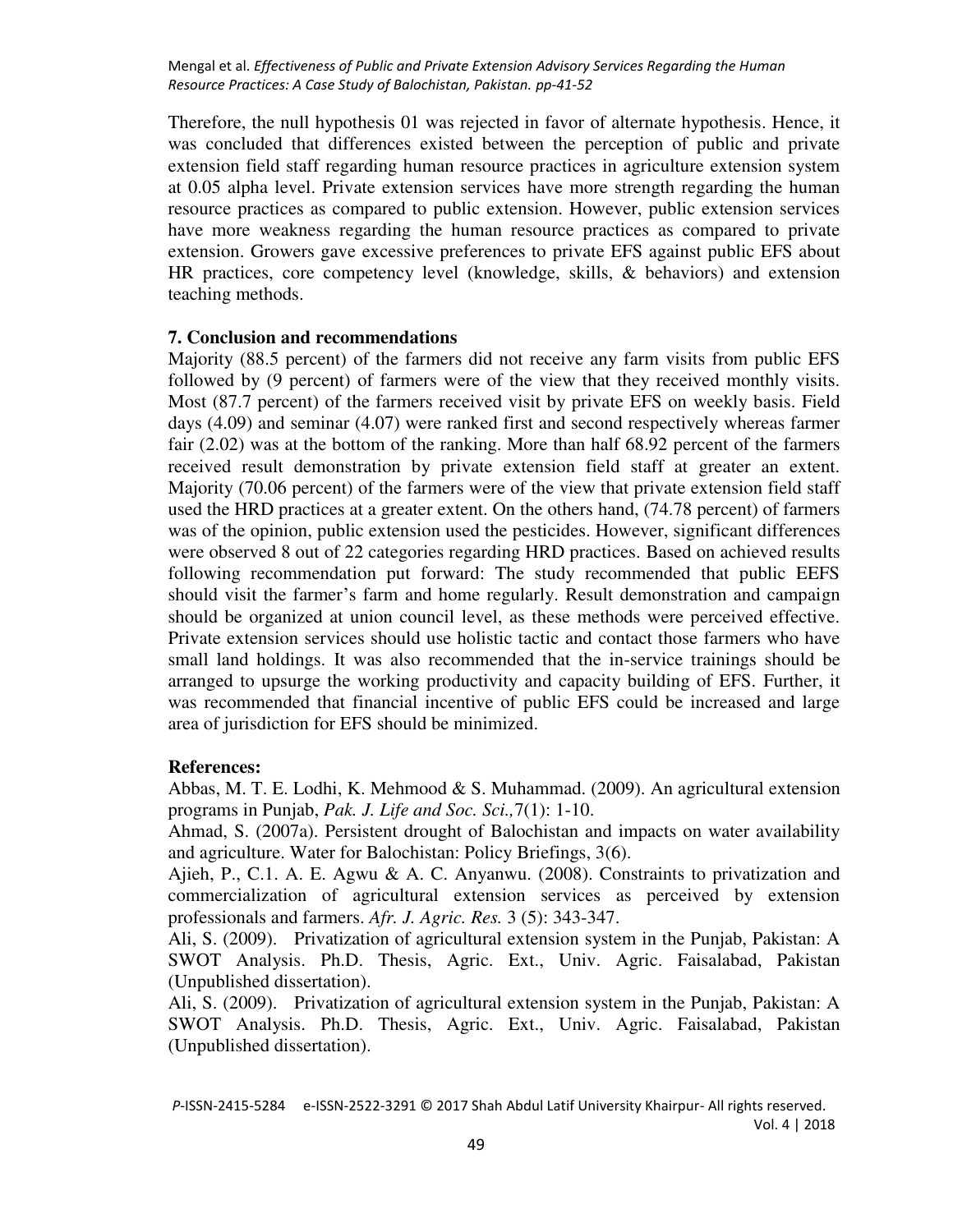Boone, H.N., S.A. Gartin, & C.B. Wright, L.D. Lawrence, K.S. Odell, (2002). Adult education philosophies practiced by agricultural education teachers in Pennsylvania, Virginia, and West Virginia. *J. Agric. Educ.,* 43: 37-48.

Bos, D. 1991. Privatization: A theoretical Treatment. Oxford University Press, Oxford.

Dancey, R.J. (1993). The evolution of agricultural extension in England and Wales-Presidential Address*. J. of Agric. Econ.,* 44: 375-393.

Davidson, A. P., M. Ahmad and T. Ali. (2001). Dilemmas of agricultural extension in Pakistan: Food for Thought, Agricultural Research & Extension Network. 116:1-14.

Davis, K., S. Franzel, P. Hildebrand, N. & Place, (2004). Extending technologies among small-scale farmers in Meru: Ingredients for success in farmer groups. Proceedings of the 20th Annual Conference of Association for International Agricultural and Extension Education (AIAEE), Pp: 902-13. Dublin, Ireland.

Eck, D. & Torres, R.M. (1996). Factors Associated with Administrators' Attitudes towards Agricultural Education at the Primary School Level in Belize. *J. Int. Agric. Ext. Educ.,* (3): 25-31.

GoB & IUCN, (2000). IUCN Pakistan and GoB, Karachi, Pakistan. xxxii + 354 pp.

Hanif, M.*,* S. A. Khan & F.A. Nauman. (2004). Agricultural perspective and policy: MinFA, Islamabad.

Haq, I. U. (2009). An analysis of paradigm shift from public extension to public private partnership extension system in NWFP, Pakistan. Ph. D. Thesis, Agric. Ext. Univ. Agric. Faisalabad, Pakistan (Unpublished dissertation).

[http://www.pta.gov.pk/index.php?option=com\\_content&view=article&id=269:telecomin](http://www.pta.gov.pk/index.php?option=com_content&view=article&id=269:telecomindicators&) [dicators&c](http://www.pta.gov.pk/index.php?option=com_content&view=article&id=269:telecomindicators&)atid=124:industry-report&Itemid=599.

Jalvi, G. A. (1996). Reforming Agricultural Extension Services in Pakistan. A Paper presented at the 8<sup>th</sup> annual conference of Pakistan Agriculture Scientists Forum. Azad Kashmir.

Johnson, R.W.M., W.R. Schroder & N.W. Taylor. (1989). Deregulation and the New Zealand agricultural sector: *Review of Marketing and Agricultural Economics* 57: 47-71.

Jonassen, H. D. (2001). Handbook of Research on Educational Communications and Technology: AECT 1800 Blomington IN 47404.

Khan, A. A. (2006). Strengthening education-research-extension linkages for effective agricultural extension services: Experience of Pakistan. In: V. P. Sharma. (ed.). Enhancement of Extension system in Agriculture. *APO, Tokyo, Japan*. pp:145-150.

Khan, S., A. (1997). Introduction to Extension Education. In: E. Bashir. (ed.) Extension Methods  $(2^{nd}$  Ed.) National Book Foundation, Islamabad.: 3-34.

Khushk, A. M. & A. Memon. (2004). Increasing wheat yield. The Daily DAWN. Economic & Business Review, 5 April.

Kumar, S., N. & Reddy, C. V. (2006). Type of agricultural extension services suitable for privatization as perceived by agricultural scientists and officers of agriculture and horticulture departments. *(JO) Re: ANGRAU.* 34(2): 62-69.

Lodhi, T. E. (2003). Need for Paradigm shift from top-down to participatory extension in the Punjab, Pakistan: Perceptions of farmers, change agents and their supervisory staff: Ph. D. Thesis, Agric. Ext., Univ. Agric. Faisalabad, Pakistan (Unpublished dissertation).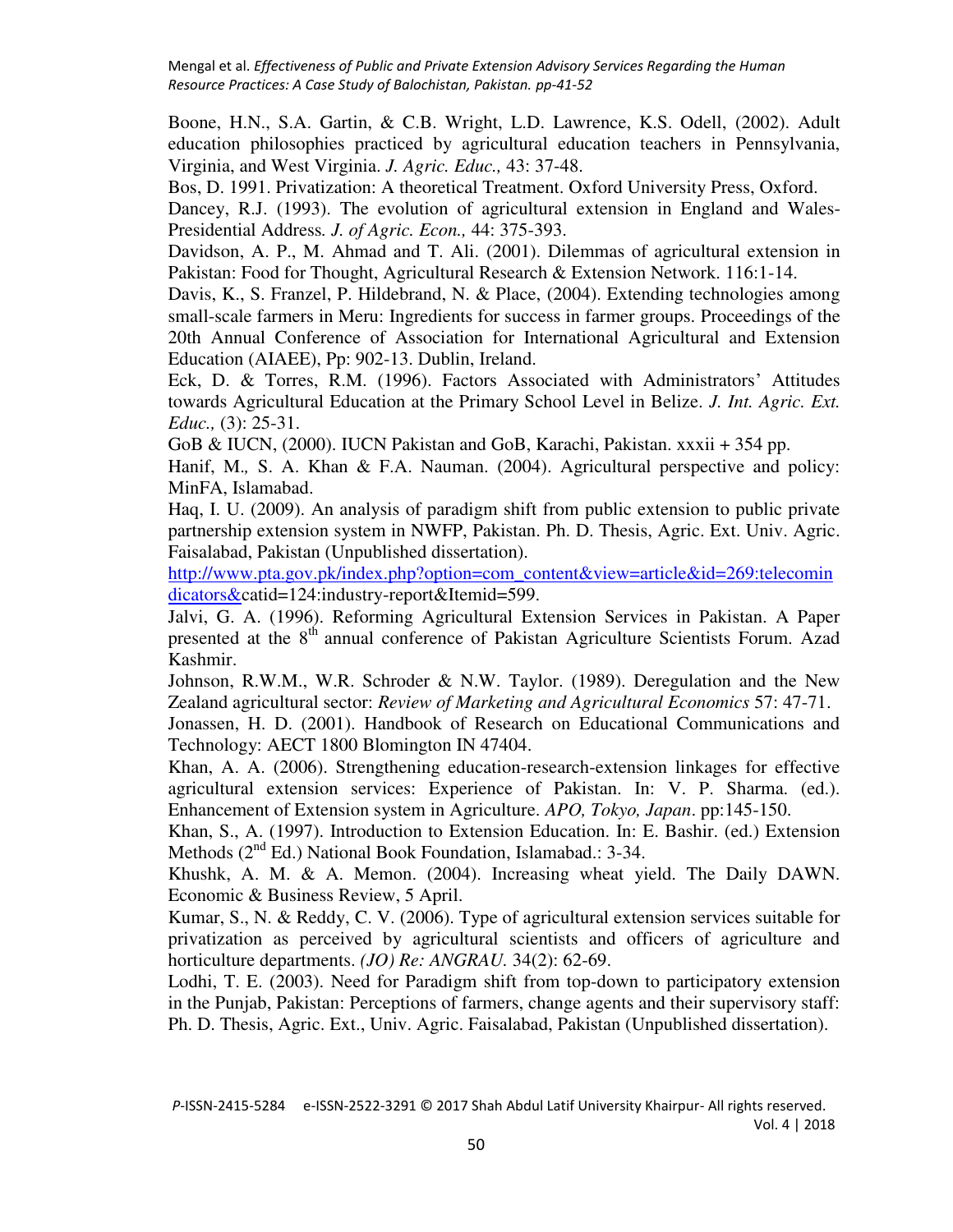Lodhi, T., E. Muhammad, L. & A. K. Ghazanfer. (2006). Perceived effectiveness of public sector extension under decentralized agricultural extension system in the Punjab, Pakistan: *J. Agri. Soc. Sci., 2 (3).*195-200.

Mallah, M. U. (1993). Extension programs in Pakistan. In: E. Bashir. (Ed.) Extension Methods. National Book Foundation, Islamabad; pp.: 35-59.

Marsh, S. & D. Pannel. (1997). *The changing relationship between private and public sector agricultural extension in Australia.* Agricultural and Resource Economics, University of Western Australia, Perth WA, Pp. 1-3.

Mengal, A., A.Mallah, M.U., Mirani, Z.A., & Siddiqui, B.N. (2012). An analysis of public and private agricultural extension services in Balochistan, Pakistan. Pakistan Journal of Agricultural Research, 25(4), 307-317.

Mengal, A., A. Zaheeruddin, A. Shoukat, A. (2015). A comparative analysis of professional competencies possessed by public and private agricultural extension field staff in Baluchistan: *Pak. J. Agri. Sci.,* Vol. 52(3), 867-871.

Mengal, A., A, Zaheeruddin, M and Habibullah, M. (2014). Historical overview of agricultural extension services in Pakistan: The Macro theme Review a multidisciplinary journal of global macro trends: *The Macro theme Review 3(8)*

Mulyanto and Magsi, H. (2014). Approaches to measure quality of human resource development index in the village context: case of Central Java, Indonesia. *The Macro theme Review,* 3(6):1-17.

Nagel, U.J. (1997). Alternative approaches to Organizing Extension. In: B. E. Swanson, R. P. Bentz, and A. J. Sofranko (eds.) Improving Agricultural Extension: A Reference Manual: FAO, Rome: 13-20.

Pardey, P. G., & N. M. Beintema. (2001). Slow Magic: Agricultural R&D a century after Mendel. IFPRI Food Policy Report. Washington, D.C.: International Food Policy Research Institute.

Picciotto, R., & J. R. Anderson. (1997). Reconsidering Agricultural Extension: The World Bank research observer; 12 (2): 249-259.

Pray, E. C., and D. Umali-Deininger. (1998). The private sector in agricultural research systems: Will it fill the gap? World Development 26 (6): 1127-1148.

PTA, (2011). Telecom Indicators, [Online], Available:

Ray, G.L. & M. Sagar. (1999). Research Methods in Social Sciences and Extension Education. Kalyani Publishers, Delhi.

Rivera, W. M. (2001). Agriculture and rural extension worldwide: Option for institutional reform in the development countries, FAO. Rome. Pp: 11-12.

Rivera, W.M. & D.J. Gustafson. (1991). *Agricultural extension: Worldwide institutional evolution and forces for change.* Amsterdam: Elsevier, Pp. 234-239.

Rogar, D. N. (2004). Agriculture Development Policy: Concept and Experiences. FAO, Rome.

Roling, N. &F. De Jong, (1998). Learning: shifting paradigm in extension and education studies. *J. Agric. Edu. Ext.* 5: 143-161.

Saima, S., S. Muhammad & T.E. Lodhi, (2005). Need for Agricultural Extension Services for Rural Women in Tehsil Faisalabad- Pakistan. Pakistan. *J. Agric. Soc. Sci.,* 1: 248-51.